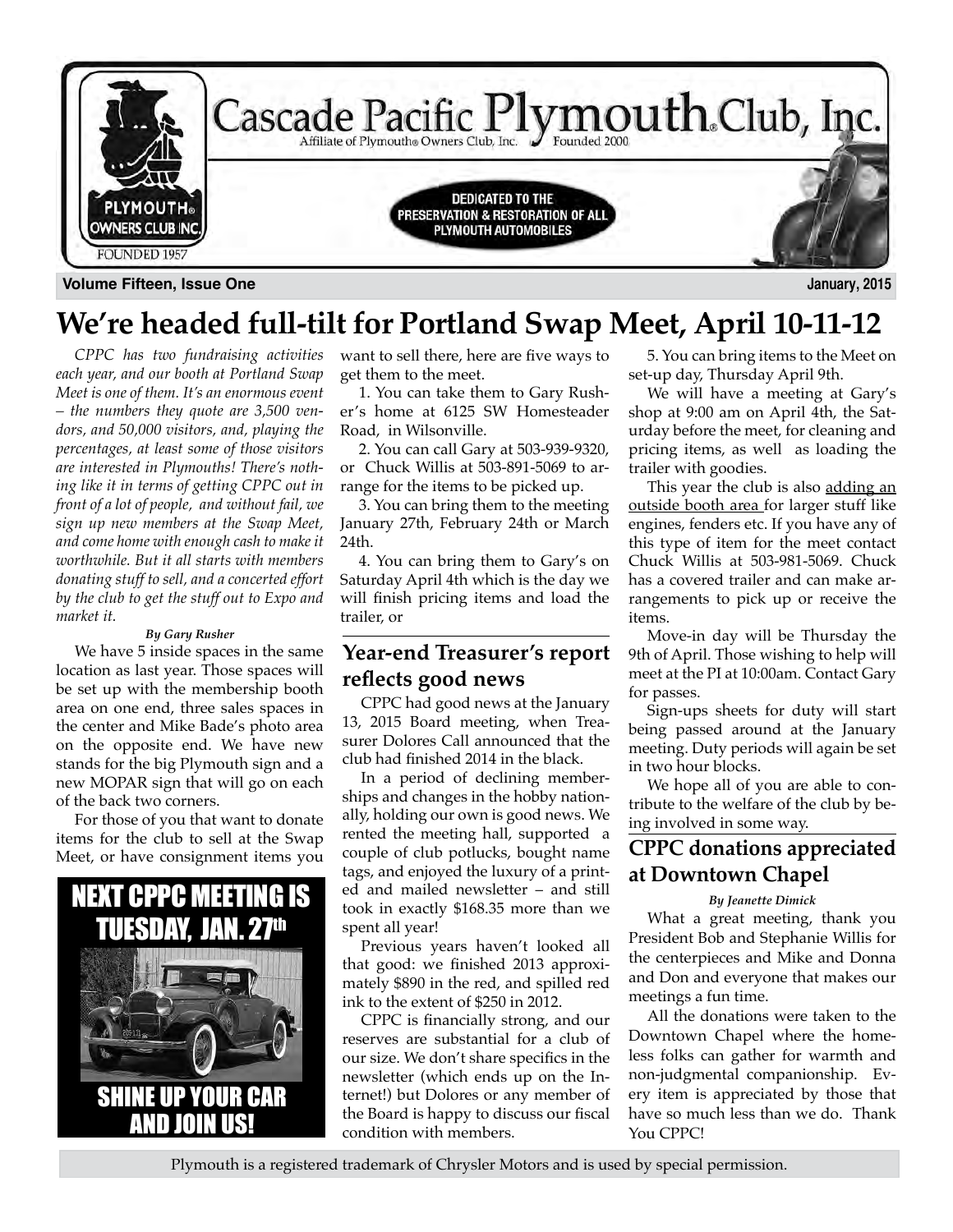#### **CPPC Officers 2013**

| President, Bob Westphal                 | 360-334-6037 |
|-----------------------------------------|--------------|
| Vice-President, Randy Ealy 503-864-8111 |              |
| Secretary, Donna Bade 503-206-4652      |              |
| Secretary, Joanne Dixon 360-608-6171    |              |
| Treasurer, Dolores Call 503-723-5118    |              |
| Board Chairman, Mike Bade  503-206-4652 |              |
| At-large, Dennis Mowery  503-663-1204   |              |
| Editor / Web, Robin Will  503-285-3437  |              |

#### **Standing Committees**

**Activities**

Jerry Dixon 360-607-7628 **Membership**

Gary Rusher 503-638-5521 Robin Will 503-285-3437

**Member Care**

Yvonne Westphal *360-334-6037* ytomblison@aol.com

**Refreshments Coordinators**

Dennis & Jeannie Mowery 503-663-1204

**Technical Advisors**

Chuck Willis 503-668-0129 **Mayflower Tours**

Jeannette Dimick, 360-885-1113

**Newsletter**

Robin Will 503-285-3437, robin@robinwill.com *Please submit newsletter contributions by the 3rd Monday of each month*.

#### **Membership & Dues:**

- Cascade Pacific Plymouth Club, Inc. dues are \$25.00 per calendar year
- Membership runs February 1 through December 31.
- Concurrent membership to the National Plymouth Owners Club is required. http://www.plymouthbulletin.com/ members.htm

#### **Mailing Address:**

P.O. Box 2988, Clackamas, OR 97015

#### **Advertising Rates:**

- Advertising is free to current Cascade Pacific Plymouth Club members in the newsletter and on CascadePacificPlymouth.org.
- Size is limited for newsletter ads, unlimited on the website, and advertising is at the discretion of the editor and the Board.

#### **Vendor Rates:**

\$25.00 for 11 issues, 3.5" x 2" Advertisements should be Plymouth-related services.



# **Meeting highlights from November**

#### *Condensed from minutes taken by Donna Bade*

Cascade Pacific Plymouth® Club, Inc. met on November 25, 2014, at the Clackamas Community Club at 15711 SE 90th Avenue Clackamas, OR 97015.

The business meeting began at 7:25p.m. after the annual Thanksgiving potluck dinner. Bob Westphal, President, presided. Donna Bade recorded the minutes. There were 31 people in attendance.

Minutes of the Membership Meeting on October 28, 2014 were approved as published in the October newsletter.

Bob Westphal had Bill Call lead the members in The Pledge of Allegiance before the dinner started at 6:30 pm.

Bob Westphal thanked Donna Bade for making the ham and organizing the dinner, Stephanie Willis for making the flower arrangements for the table, Jeanne and Dennis Mowery for making the coffee and helping set up, all the members who brought food for tonight's wonderful dinner potluck and to the many people that helped set up tables and chairs.

Guests: We only had one guest at the meeting, Claire Ealy, Pam and Randy's granddaughter was in attendance.

Treasurer's Report: Dolores Call's report was accepted as submitted, and members were reminded that dues are due for the 2015 year, \$25.00.

Bob Westphal read the list of members' birthdays for December and January.

Mayflowers: December 9, is the next Mayflower event to the historic Pittock Mansion to see Christmas lights and decorations in this beautiful old house. We will meet at the mansion for a self guided tour at 11:00 am. The tour should take about 45 to 60 minutes. We have reservations at Sal's for lunch, at 12:30.

Member Care: (See page 6).

Website/Newletter: Visitors to our website had been increasing each month. So far this month, we have had 841 visitors to the CPPC web site. Our biggest month was August with 1191 people checking us out!

People are finding us by looking for

makes of cars.

Robin also thanked the many people who contributed articles to the monthly newsletter.

Swap Meet: April 10 - 12 is the Portland Swap Meet. The club has 4 spaces and Mike Bade has one more attached to the club spaces, to share his photography. Gary Rusher said that we will have three spaces to sell parts and the fourth as a membership booth.

The Board has applied for an outside space so we can sell larger items. Chuck Willis has donated his covered trailer to move all the "stuff" to the Swap Meet. April 9 is

MOVE IN day. April 4, is the day to meet at Gary Rusher's house to price each of the car parts to sell. Please put one or both of these dates on your calendar to help out the club. Many hands make the work lighter!!

There will be sign up sheets going around at the January meeting. People who sign up will do a 2 hour shift. We hope members will sign up for this event! This is one of our two fund raisers of the year. We need everyone to help out.

We are changing the booth this year with a Mopar sign on one end to draw people into

our booth.

Hot-Dogust Day Cruise In: Randy Ealy will be in charge of this event, this coming August. The first meeting with for the 2015 Cruise-In was held. Mike Bade, Gary Rusher, Jerry and Joanne Dixon, Robin Wills, and Pam Ealy were

*(continued on page 3)*

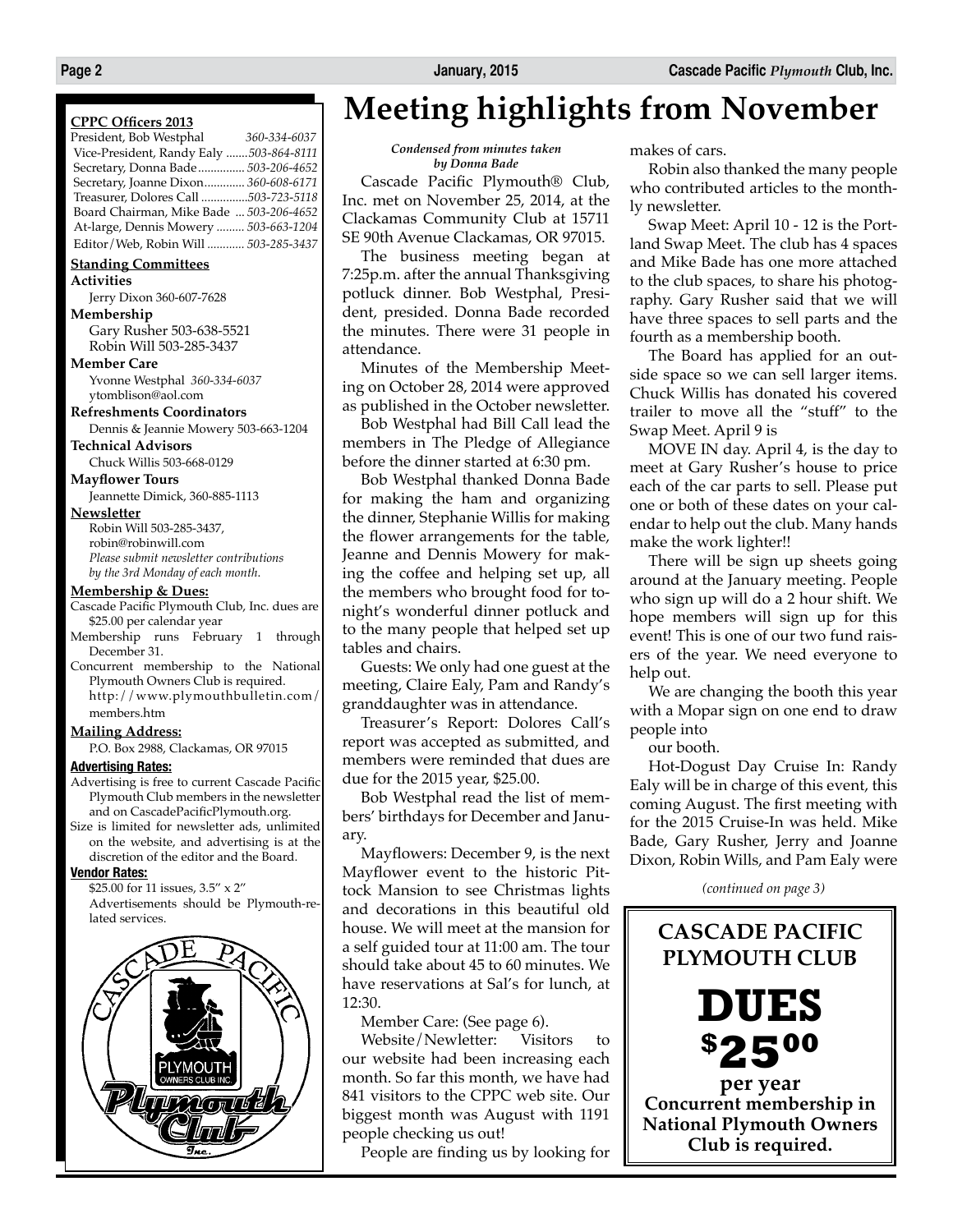# The Steering Column, A Message from the President

A hardy Happy New Year to all CPPC members and their families.



This coming year looks like it will be filled with great activities. Jerry Dixon, CPPC activities Chairman and fourteen other members met on the 6th of this month

to outline the 2015 activities and tours. There are a number of sponsored tours to places of interest to CPPC members planned. We will start the year off on January 29th with the Tech committee, at Gary Rushers, to prepare items for the Portland Swap Meet, that opens on April 10th. The year will end with the November Annual Meeting and

# **Meeting Minutes,**

*continued from page 2*

all present. They decided that the name will stay; Hot-Dogust Day Cruise In. The group also figured out the design for the t-shirt, poster and handouts.

Their next meeting will be at CCC on January 20, 2015, at 11:30 am to look at the site.

They will meet in a classroom so they can discuss the upcoming summer event! Randy Ealy will send out an email to everyone about the specific location. Everyone is encouraged to attend.

Other: Jeanette Dimick thanked members for contributing with clothes to the downtown chapel. Don't forget, Jeanette will collect all year long.

Stephanie Willis told every family in attendance they could take a floral arrangement home.

50/50: Mary Eccleston won the \$40.00 share of the \$80.00 50/50 collection.

The meeting finished at 7:50 pm and then Don Hufschmid called Bingo numbers for prizes. Everyone had a fun time.

*Don Hufschmid reminds CPPC members that he is available to help with DMV paperwork. Give him a call if you have a question about your car's documentation.*

Thanksgiving Potluck dinner. Over the last several years, CPPC member attendance at club activities has dwindled with the same few enjoying all the fun. I have enjoyed the pleasure of going to car shows with club members in the past. Hopefully, this year more members will have the opportunity to attend official club function car shows. Since the events that brought the most

#### **To The Editor of the Cascade Pacific Plymouth Club Newsletter**

Re: Article in Octobers Issue on Membership

From the beginning of our club and the very first membership we have always gave a lot of thought to how much modification we should allow a prospective member to belong to our club. After about a month we just opened the doors to all modified and straight Mopars knowing full well that at the National Meets we should be judged only on originality. We have always been blessed by great old and young people, absolutely no difference.

That policy has worked well and

people have been tours, at least eight club tours are planned for this year. Those members who could use a little help getting their project on the road, please feel free to contact the Tech Committee. Lastly, 2015 CPPC membership dues were due as of January 1, 2015.

Happy Touring Bob Westphal

to many of us whom have taken on many National Meets recognized how this club got started (in the East) with straight Plymouths.

We now welcome all cars even Ford and Chevrolets, trucks, cars, and hot rods. We are accepted throughout the 48 as a good well organized Plymouth Club open but willing to accept all membership as long as they are good decent guys and gals.

All members are welcomed, young and old, each person is asked to participate. The club speaks for itself, join today.

[Signed] One of the Originators of Cascade Pacific Plymouth Club

# **On our own again: Cruise-In committee makes strong start planning for a great August event at Clackamas Community College**

*By Pam Ealy*

Our first meeting for Hot Dog-ust Day car show was held on November 18th with 7 members present.

Our design for the logo and shirts was discussed and later decided upon with follow-up emails. Thanks very much to Mike Bade and Robin Will. The registration form was illustrated using the new design. These forms and other advertising will be available in the club booth at the Portland Swap Meet.

Committee chairs were filled with the exception of Housekeeping and Food & Beverage. Anyone interested in these positions please call or email Randy or Pam Ealy at 503-864-8111 or prealy48@gmail.com

These meetings are open to anyone in the club. Please join us on the third Tuesday of every month at 11:30 a.m. in the new Black Bear restaurant (the old Denny's) in Wilsonville.

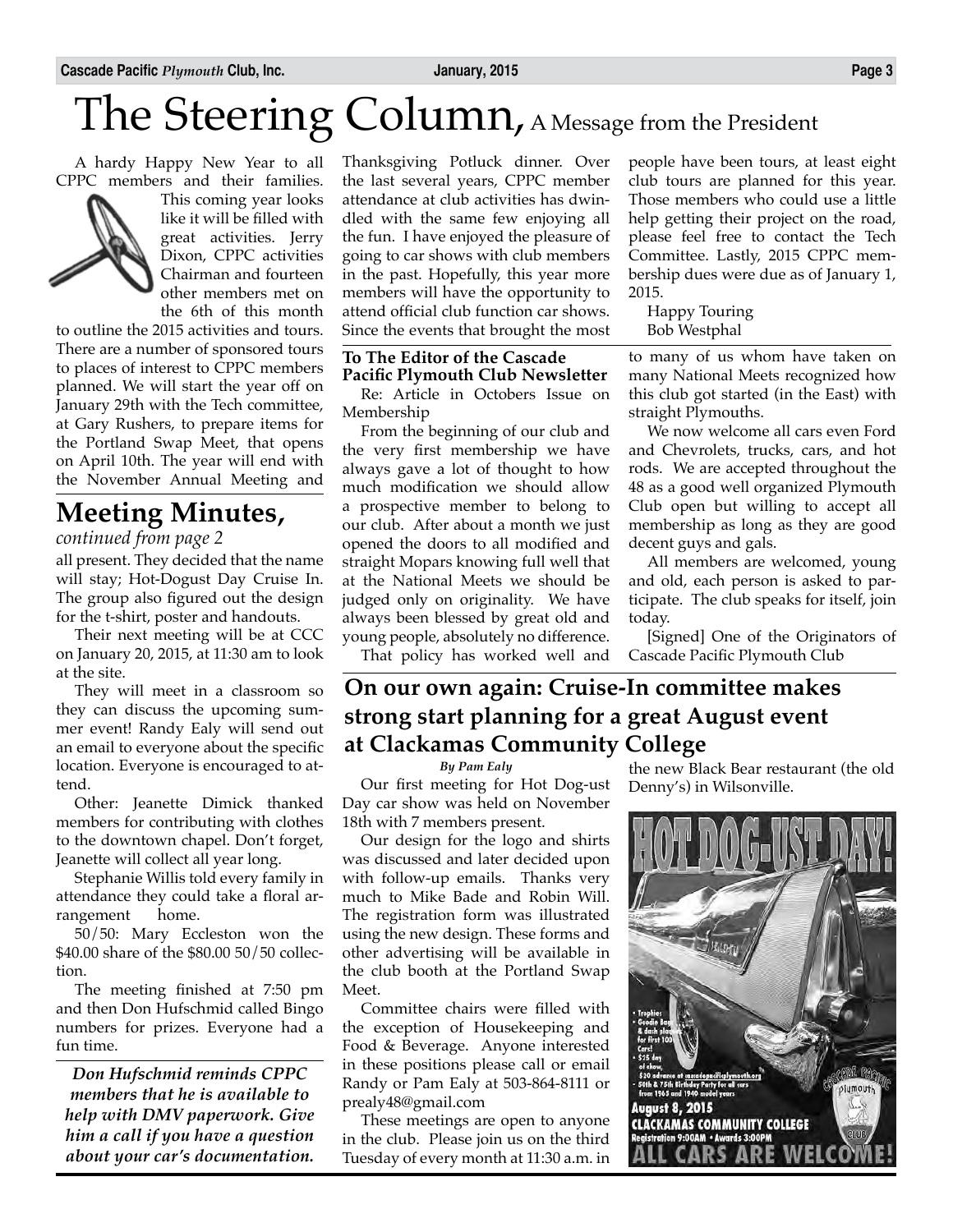# **Activities Committee Presents Plan for 2015**

Here's the list of activities CPPC's Board of Directors has planned for 2015. A few of the dates weren't solid, so as more information becomes available, we'll communicate it to members at meetings and via email and post it on CPPC's website.

For some months, we have listed more than one attractive event. It's nice to have choices. An **underline** means that the event will be an official club function. Volunteers are needed to host these events. Hosting generally means circulating a sign-up sheet, driving the route in advance to locate attractive stopping places, choosing a gathering place, and showing up with donuts and coffee (the club reimburses) on the morning of the tour. The host might have other responsibilities, depending on the nature of the tour. It's not difficult, other club members will help you, and it makes you feel good to see the members and their cars on the road as a club.

To refresh your memory, look at our Website PICTURES page, and review the fun we had in 2014.

### **January**

- **January 6, (Tuesday)** Activities Planning Meeting Elmers Clackamas (Host: Jerry Dixon)
- January 18, (Sunday) Canby Auto Swap Meet, Clackamas County Event Center WWW.clackamas.us/fair/canbyauto. html
- **January 29, (Thursday)** Tech Committee Meeting Gary Rushers, 9:00 AM (Host: Chuck Willis)

### **February**

- **February 4, (Thursday)** Tech Tour to Side Draught City (Griot's Dealership), Portland (Hosts: Willis/Dixon)
- **February 19, (Thursday)** Lanphere's Auto & Cycle Collection, Beaverton, OR (Host: Randy Ealy)
- **February 28, (Thursday)** Tech Committee Meeting Gary Rushers, 9:00 AM (Host: Chuck Willis)

## **March**

• **March TBA,** – PT Boat & Gas Pump Museum, Swan Island, Portland (Host: Bob Dimick)

### **April**

- **April 4, (Saturday)** Tech Committee load trailer for swap meet, Gary Rushers 9:00 AM (Hosts: Rusher/Willis)
- **April 9, (Thursday)** Tech Committee setup day at Portland Swap Meet, (Hosts: Rusher/Willis)
- **April 10-12, (Friday through Sunday)** Portland Swap Meet, PIR, (Hosts: Rusher/Willis)
- April 18, (Saturday) Brew Pub Tour, TBA (Host: Studebaker Club)
- April 24, (Friday) AFCO Automotive Friction, Boring, Oregon (Host: Studebaker Club)

### **May**

- **May 2, (Saturday)** Wooden Shoe Tulip Festival, Woodburn, OR (Joint: Sturdebaker & WPC Host:?)
- May 9, (Saturday) Portland Transmission Cruise-In & Papa's Toys?, Cornelius, OR
- **May 16, (Saturday)** Armed Forces Day Hazel Dell Parade of Bands, Vancouver (Host: Dixon)

### **June**

- June 13, (Saturday) Fletcher Anderson's Party,
- **June TBA, (Saturday)** TIP Annual Car Show & Cookout, Portland Fire Training Ctr.(Host: ?)

# **Tech Committee stays busy with Rusher's '30U coupe**

By now, everybody in the club is aware that Gary Rusher has been dealing with a serious vibration problem in his 1930 Plymouth U coupe.

Anybody who has followed him on the road knows it doesn't slow the car down much, but it's agreed it will be a nicer ride when the vibration is calmed. A bad replacement motor mount was part of the problem, but Gary's going to go for balance the entire engine.

The tech committee will meet at Gary's on January 29th to remove the 1930's engine for balancing. On February 28th the committee will meet again to reinstall the engine.

| Cascade Pacific Plymouth Club Technical Committee 2015<br>The committee meets the 1st Saturday of each month, and other times as they<br>are needed. |              |                                                                                             |
|------------------------------------------------------------------------------------------------------------------------------------------------------|--------------|---------------------------------------------------------------------------------------------|
|                                                                                                                                                      |              | Please call Chuck Willis for meeting information.                                           |
| Charles Willis                                                                                                                                       | 503-668-0129 | upandstuff@frontier.com, Sandy, OR                                                          |
| <b>Bob Dimick</b>                                                                                                                                    | 360-885-1113 | bjdimick@q.com, Brush Prairie, WA                                                           |
| Jerry Dixon                                                                                                                                          | 360-607-7628 | jojoes@outlook.com, Vancouver, WA                                                           |
| Marlo Edman                                                                                                                                          | 503-936-4624 | medman@teleport.com Portland, OR                                                            |
| Tim McCarthy                                                                                                                                         | 503-913-1205 | timmccart@aol.com Tigard, OR                                                                |
| David Pollock                                                                                                                                        | 250-743-4859 | dnpollock@shaw.ca Shawnigan Lake, BC                                                        |
| Dennis Mowery 503-663-1204                                                                                                                           |              | jenmowery@aol.com, Boring, OR                                                               |
| Philip Post                                                                                                                                          | 541-535-1860 | harrigerj@charter.net Talent, OR                                                            |
| Gary Rusher                                                                                                                                          | 503-939-9320 | chiefgr@hotmail.com, Wilsonville, OR                                                        |
| <b>Bob Westphal</b>                                                                                                                                  | 360-334-6037 | bobwestphal@hotmail.com,Vancouver, WA                                                       |
| Tim Winchell                                                                                                                                         |              | (h) 503-792-4813 (c) 503-989-5765, Portland, OR                                             |
|                                                                                                                                                      |              | If you have a question for the Technical Committee, please call one of the above.           |
|                                                                                                                                                      |              | We will do all we can to help you with your car. NOTE: Keep this List handy for future use. |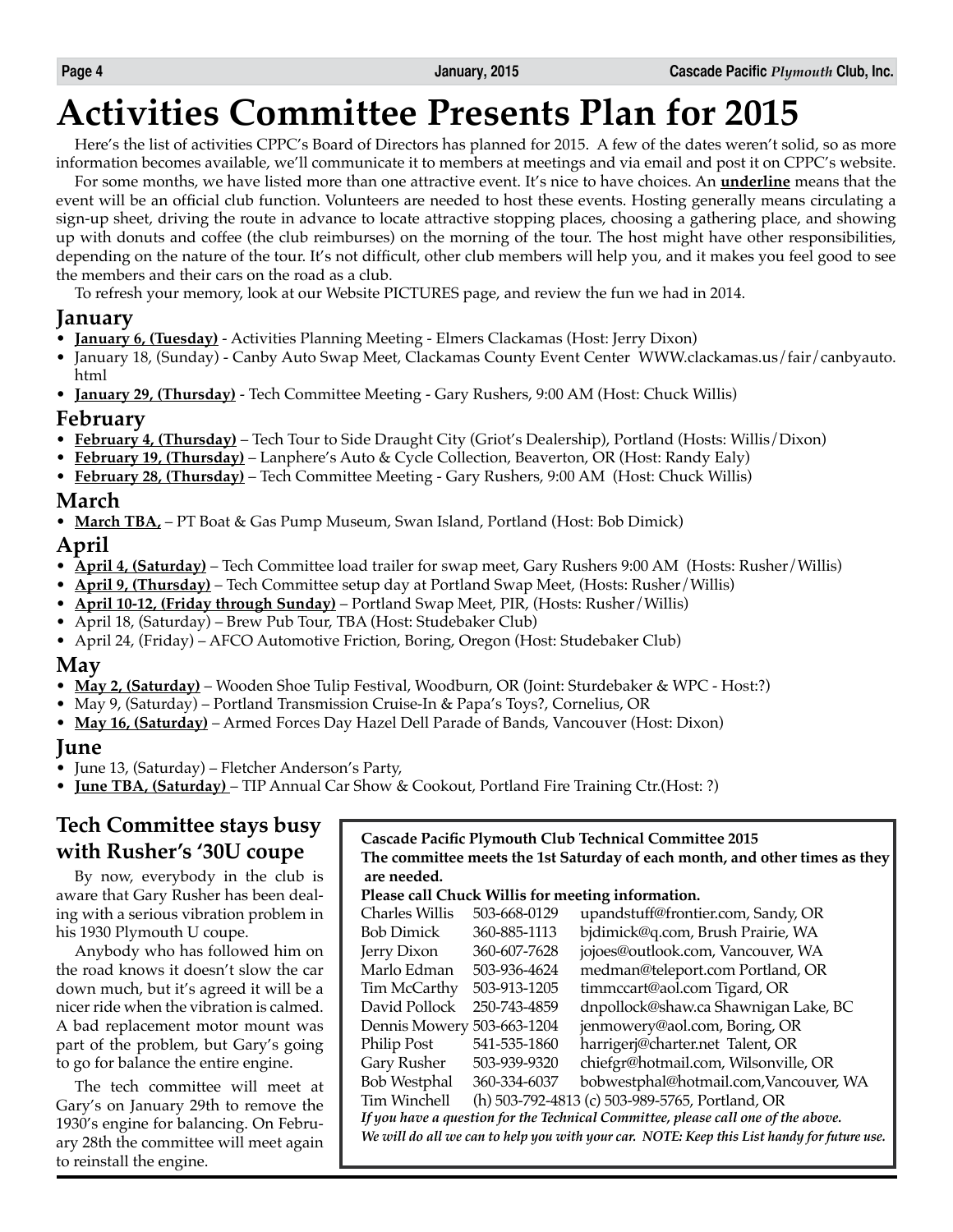# **2015 Activities,** *continued*

- **June 20, (Saturday)** Orphan Car Show, Clackamette Park (Host: Dixon's)
- June 27?, (Saturday) Covered Bridge Tour, TBA (Host: Studebaker Club/)

### **July**

- • **July 11, (Saturday)** Traffic Jam, Western Antique Aeroplane & Automobile Museum, & Mosier Tunnels, Hood River, OR (host: Petersen's)
- July 18, (Saturday) Roberson's All-Mopar Show, Salem, OR
- **July 24, (Friday)** Dayton Friday Night, Old Timers Weekend, Dayton, OR (Hosts: Ealy's)
- July 19, (Sunday) Forest Grove Concours d'Elegance, Pacific University, Forest Grove, OR
- **July 26, (Sunday)** Mopar Nationals, Woodburn Drag Strip (Hosts: Benfield/Schulz)

## **August**

- August 1-2 , (Saturday & Sunday) Steam Up Vehicle Show, Brooks, OR (Joint: Studebaker & WPC)
- August 2, (Sunday) Columbia River Concours d'Elegance, Officers Row, Fort Vancouver, WA
- **August 8, (Saturday) CPPC Cruise-In, Clackamas Community College, Oregon City, OR**
- **August 15, (Saturday)** Independence Lions Club Cruise-In, Riverside Park, Independence, OR (Host: ?)
- **August 25, (Tuesday)** Hotdog Feed & Membership Meeting (host: Bade's)

### **September**

- **September 5, (Saturday)** Columbia Gorge Interpretive Center Show & Shine, Stevenson, WA (Host: Chuck Willis)
- September 12, (Saturday) MOPAR Summit, Gresham, OR
- September 19, (Saturday) Macleay Cruise-In, Macleay, OR
- **September 30, (Wednesday)** Beaches PIR Cruise-In, CPPC is Host Club, (Joint Host: Dixon's)

### **October**

- October 3, (Saturday) Concours de Maryhill, Goldenhill, WA
- October 10?, (Saturday) Ape Caves Fall Tour, (Host: Studebaker Club/Bruce Kerslake)
- **October 14, (Wednesday)** Ridgefield Wildlife Refuge Tour, Ridgefield, WA (Host: Dimicks)
- October 17 & 18, (Saturday & Sunday) PIR Fall Auto Swap Meet, Portland Int'l Raceway, OR

### **November**

- November 7, (Saturday) World of Speed Museum plus Garage Tours, Wilsonville, (Host: Rusher)
- **November 24, (Tuesday) – CPPC Thanksgiving Potluck & Annual Meeting (host: Bade's)**

### **December**

• **December 8, (Tuesday)** - 2016 Activities Planning Meeting - Elmers Clackamas (Host: Jerry Dixon)

# *Out & About: Internet brings Plymouth Clubs into 21st Century*

### *By Robin Will*

I got pretty excited recently when I discovered that Cascade Pacific Plymouth Club's website had 37 admirers in Finland – folks who spent reasonable time looking at the site, and then came back and looked again!

You'd think that webmasters would become jaded, but I'm still like a kid with a new toy.

So how did we get noticed in Finland? I suspect we can credit that to the national Plymouth Owners' Club strong and repeated suggestion (something like nagging, come to think of it) that we develop a clubwide presence on Facebook.

So Cascade Pacific Plymouth Club has a Facebook page. Several of our members use and obviously enjoy it, and it's handy for members who can't





*Ikka Koskenheimo's '51 Plymouth Belvedere, on the street (left) and (right) as it looked when Ikko put it away for the long Finnish winter.*

always get to meetings (or those of us who are constantly watching for cars for sale).

Our national Plymouth Owners Club has a Facebook page, as well. That's where you'll meet guys like Ikka Koskenheimo, who is part of what appears to be a robust car-collector scene through Scandinavia and Northern Europe.

Finland has serious winters, and Ikka recently shared pictures of his '51 Belvedere, tucked away in a big plastic bag until spring comes again.

Join the Plymouth pages, and become part of the worldwide community of Plymouth people, by finding the pages with a Facebook search, and asking to join.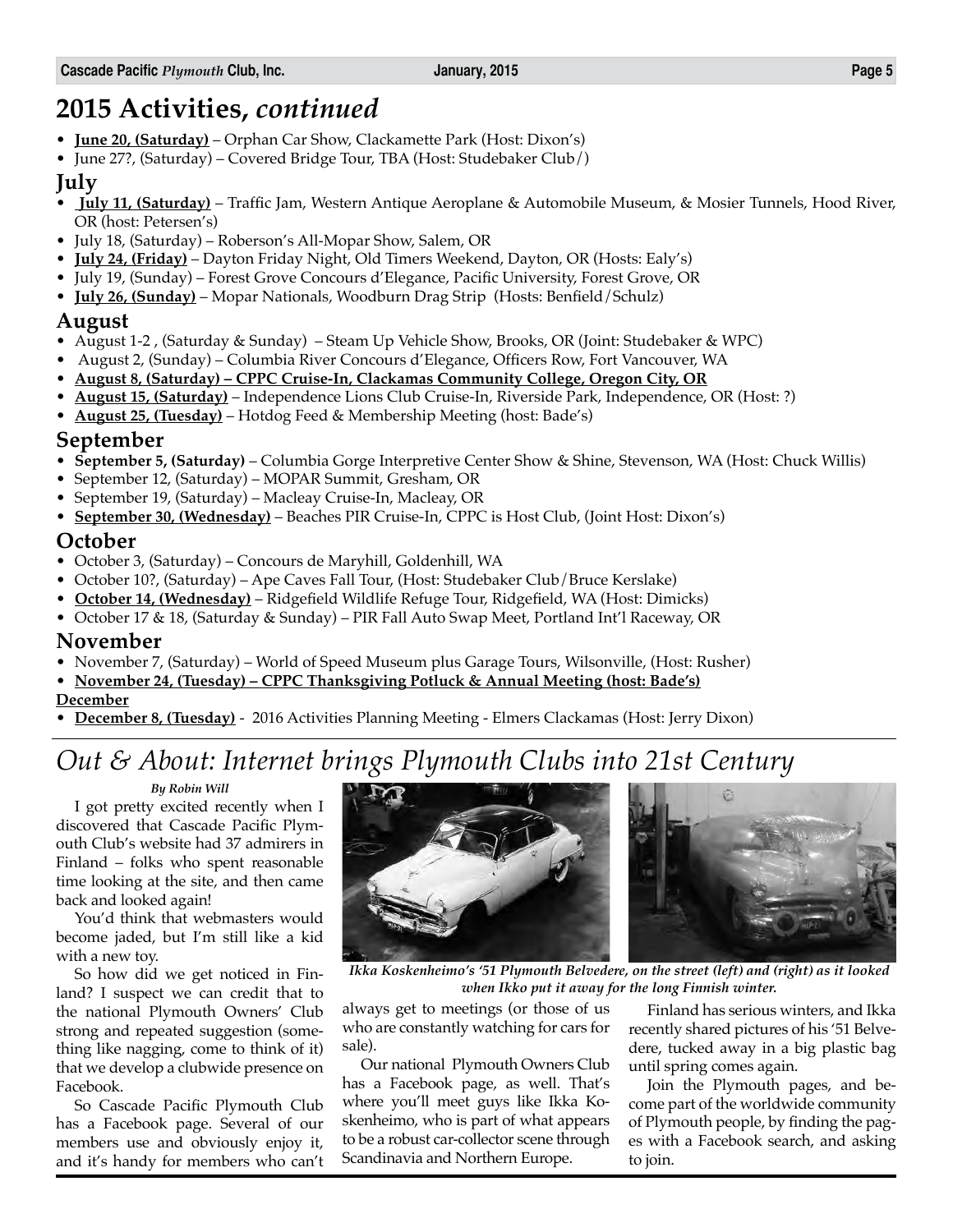

Please keep Yvonne Westphal updated about club members who need cards, letters, or phone calls. That's ytomblison@aol.com, or 360-334-6037.

Sad News - In Dec Don Osias passed away after heart surgery. We send our thoughts and condolences to Josee and their family.

 On Dec 19 Don Hufschmid made it through 11 hours of surgery and received a battery operated "Heart Mate II" or LVAD implant which will replace his heart pumping. It will be a part of him for the rest of his life. We are happy to report that he is doing good and is at home now. He receives home care and physical therapy and has check-ups at the hospital. The Doctors said his recovery was amazing. He is planning to do the car quiz in a few weeks.

 Beth Pierce is doing well. Her blood work and scan results are good. She is still working with neuropathy and balance when walking.

Barbara Rice is also doing good and her new knee is working well.

 We miss those who cannot attend our meetings due to illness or other problems

Please keep me informed about any club members who need cards, letters or phone calls. That's ytomblison@aol.com or 360-334-6037

# NUTS & BOLTS: Board meeting highlights

#### *From minutes taken By Joanne Dixon*

The Board of Directors of Cascade Pacific Plymouth® Club, Inc. met January 13, 2015 at approximately 12:20 p.m. at Bill's Place, 16111 SE 106th Ave, Clackamas, OR 97015.

Present at the meeting were the following Board Members: Bob Westphal, Joanne Dixon, Robin Will, and Dolores Call. Guests included Gary Rusher, Jerry Dixon, Chuck Willis, and Joe Pongratz. Joanne Dixon recorded the minutes.

The meeting was called to order by Bob Westphal.

 The minutes from the November 11, 2014 Board meeting were approved and signed.

Treasurer's Report was approved as submitted by Dolores Call. Contact any board member for specifics.

 • Old Business: The IRS notice of reciept of our application has been received. The check that was included had been lost, Dolores has sent a replacement. We should be notified if approved in 90 to 180 days.

The next Cruise-in meeting will be at

the Clackamas Community College Febuary 20th at 12:00 noon.

• Guest Speaker: Jerry Dixon will contact Neil d'Autremont of Side Draught City and see if he will be our January speaker.

 • Past Activities: January 6th fifteen members met at Elmer's to plan the 2015 activities schedule.

Bob Westphal has recieved a thank you letter from the Lions Club for our help with their car show the last three years.

• Up Coming Activities: Jerry Dixon reviewed the results of the activities meeting. As the schedule stands we need only four more hosts for 2015 events. Jerry will email the completed schedule to Robin for the website, and Mike Bade for the calendar.

Joanne Dixon requested a \$15 check for the May Parade of Bands entry fee, and the board approved.

Gary Rusher reviewed the swap meet prep schedule, April 4 will be cleaning, priceing, and load trailer day, April 9 is the setup day at Expo Center.

- Member Care: (Story, page 6)
- Mayflower Committee: The De-

| January             |    |  |
|---------------------|----|--|
| BIRTHDAYS           |    |  |
| Joan Schwartz       | 3  |  |
| Karen Bennett       | 5  |  |
| Jerry Klinger       | 7  |  |
| <b>Bill Call</b>    | 17 |  |
| <b>Steve Parker</b> |    |  |

# **REFRESHMENTS**

**January:**

Don and Lorraine

**February:**

Mike and Donna Bade

**March:**  Chuck and Stephanie Willis

> **April:**  Randy and Pam Ealy

**May:** 

Patty Brost

**June:** 

Lee Powell

**July** *VOLUNTEER NEEDED!*

**August:** Hog Dogust Day **September:** Bob and Yvonne Westphal **October:**  Jerry and Joanne Dixon **November:**  Pot Luck **December:**

No Meeting

cember tour was to the Pittock Mansion. The 2015 Mayflower activities planning meeting has not been scheduled yet.

*(continued on page 7)* • Tech Committee: Chuck Willis reported that the tech committee will meet at Gary Rushers on January 29th to remove the 1930's engine for balancing. On February 28th the committee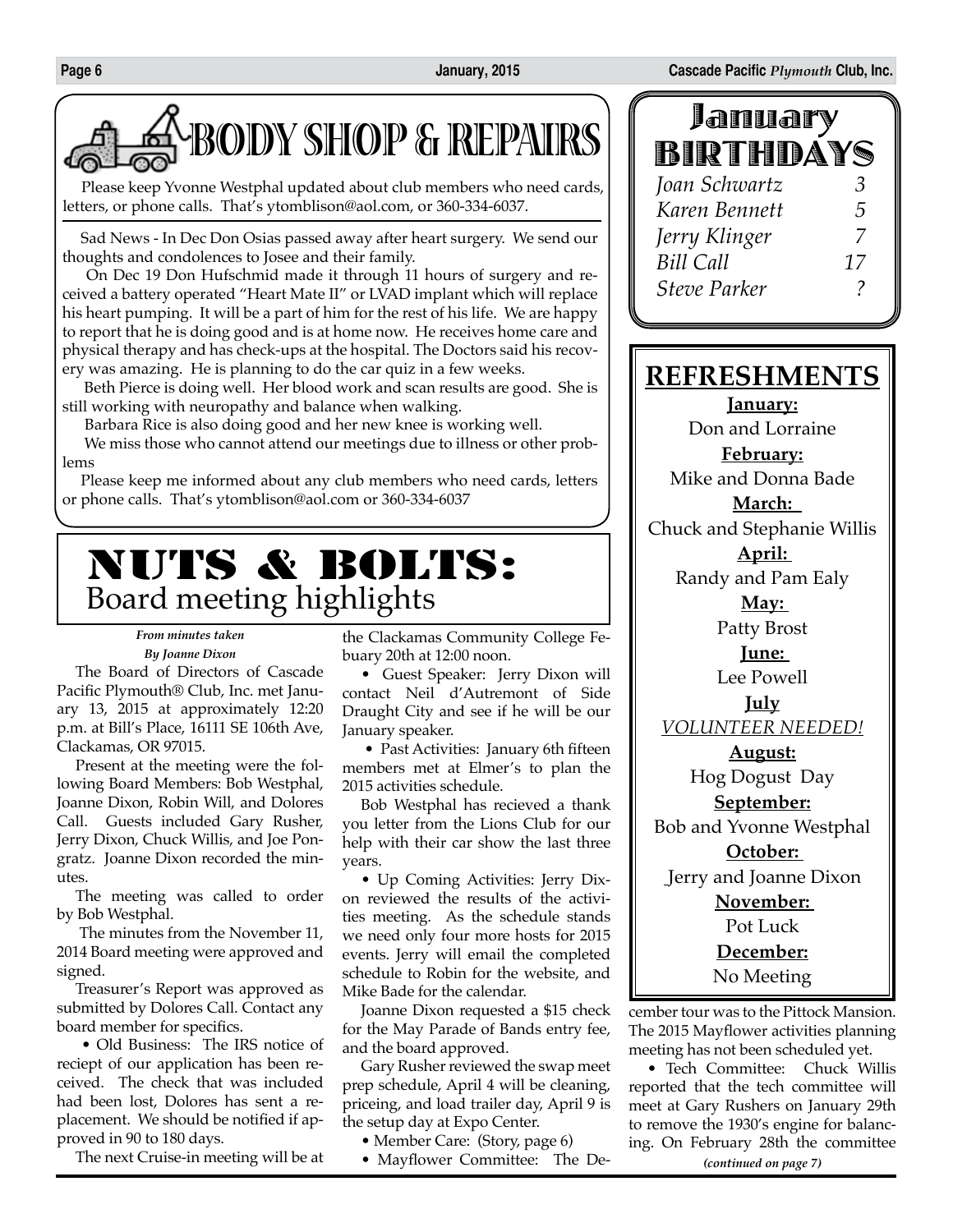# **Board Minutes,**

*continued from page 6*

will meet again to reinstall the engine.

• Other Business: Jerry Dixon reported that one more of the Turner model cars sold at the November meeting, and only two cars remain to sell.

• Membership Committee: Jerry Dixon gave Robin a list of 2015 swap meets, with that and the completed 2015 activities schedule, the membership planning can now begin.

 • Website: Robin input that our cruise-in notice, flyer, and registration form are currently up on the website.

• Club Store: Joey Jones is no longer involved in the Stitch -N- Embroidery business, and has not renewed his club membership. We may contact the shop directly to order club items (standing ad, bottom of page 7) and updated prices will appear in next month's newsletter.

 • New Business: Gary Rusher will have swap meet duty signup sheets at the next three membership meetings. We have rented five inside stalls, three for CPPC parts, one for the Membership booth, and Mike Bade will take one for his photo business. Gary has requested one outside space, and will know in February if we get one.

The meeting was adjourned at 1:10 p.m.

# MORE STUFF FOR SALE **Looking for parts for 1939-1947 Dodge Pick-**

**For Sale, New Plymouth Seat Covers,** (1) set fits 1949-1952 Plymouth 2-door sedan club coupe or ? \$50.00 firm. Call Don Hufschmid - 503-577-7899

**CPPC'S TECH COMMITTEE** is looking for garage space where they could work on a car as a fundraising project for the club. Contact Randy Ealy, e-mail prealy48 @ gmail.com

- **Wanted: 1946-48 Chrysler M5 transmission** and fluid coupling with 10" clutch plate. Need everything between engine and driveline. Jeff: 503-452-3989, grancoupe1970@hotmail.com.
- **New tan leather bucket seats** from 2011 Odyssey Touring Elite. Two Buckets, one tmiddle

seat/console, and one bottle console. Tilt, r e m o v a b l e bases, tracks, arm rests, and head rests. \$900 Jerry 360 607-7628.



**For Sale: Pair 1942 Plymouth coupe rear fenders.** Also fit 1946-48 (but have different shape opening). Good shape, need some work before using. \$250 OBO. Jeff: 503-452-3989, grancoupe1970@hotmail.com.





**up.** Call Ken VanCoelen and let him know

**Cascade Pacific** Plymouth Club Inc. ARBiste of Plymouth Owners Club be

**VENDOR GUIDES** – Everything that CPPC

what you've got. 503-310-7228.

has learned about parts & restoration services nationally in the 23+ years the club has been in opera-

**RARE Vintage 1930's PLYMOUTH - OAHU,**  Hawaii Cardboard Auto Sales Sign - 11" X

21" – Good C o n d , some minor wear spots \$875 ( O B O ) includes Free Ship-



ping USA only, Email davidhawaii@hotmail.com

# **CPPC jackets, caps, and workshirts**

Stitch-n-Embroidery is our source for CPPC club clothes. See color photos on our club website.

Jacket is the letterman style with CPPC logos on back and left breast, for \$110. Twill cotton or stretch caps with logo, \$20 each. Long Sleeve Denim Work Shirt, wCPPC Logo over Pocket - \$32.00. Contact: Stitch N Embroidery, 408 Beavercreek Road, Suite 406, Oregon City, OR 97045; Phone: 503-557-9090, or email through their website at stitchnembroidery.com

*BELOW, L-R: jacket back, jacket front, caps, workshirt. See them in color on cascadepacificplymouth.org.*